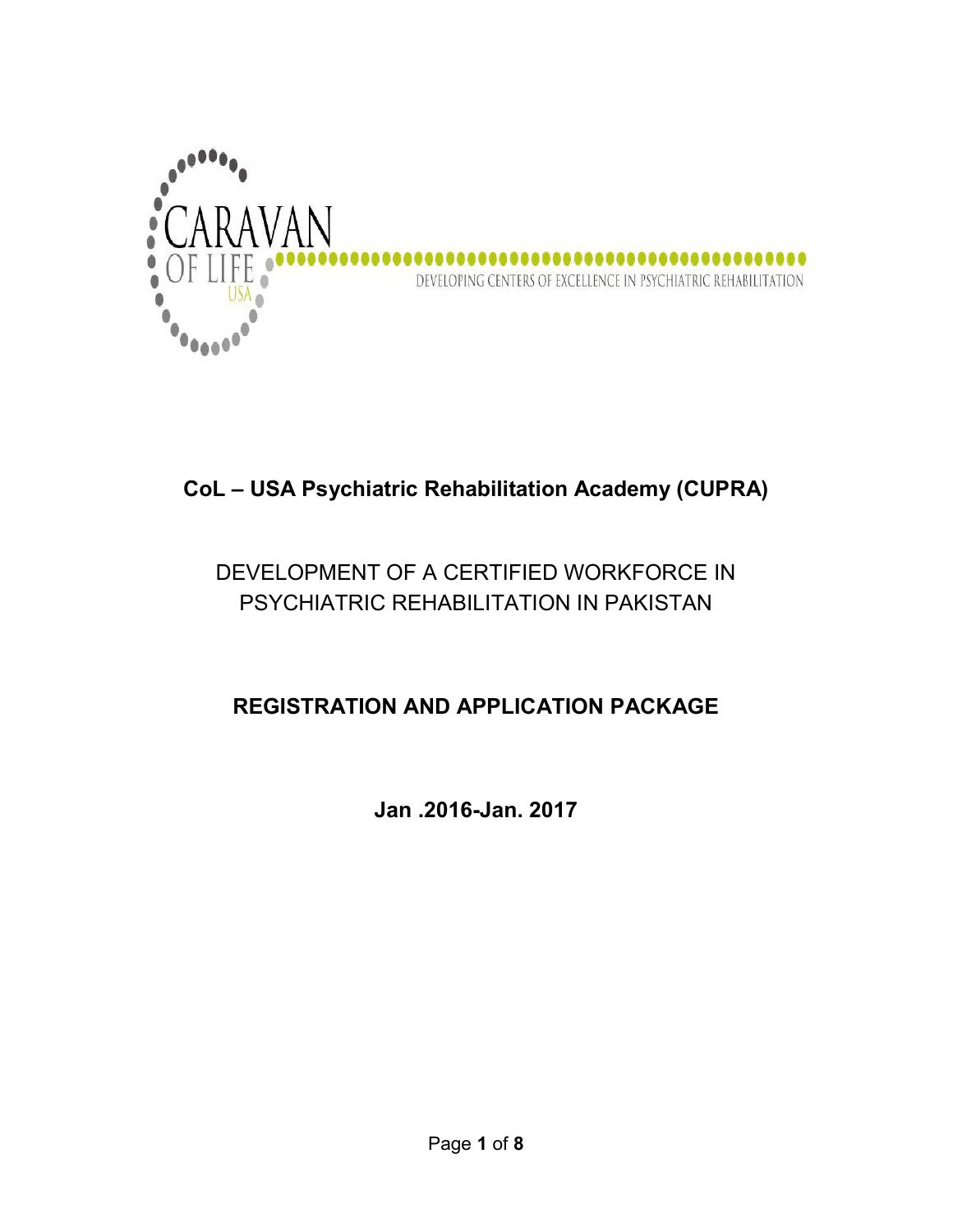# CUPRA

## Registration Package

Program Purpose: To train a workforce in psychiatric rehabilitation who can qualify to become CPRPs. Candidates who want a career in providing exceptional psychiatric rehabilitation can enhance their professional status with the CPRP certification. With this certificate they will join a distinguished group of more than 2,600 individuals who demonstrate how psychiatric rehabilitation positively changes the lives of individuals with serious mental illness to one of hope, self-determination, empowerment and recovery. (PRA)

Eligibility: Candidates will be selected by the CoL Pk. Trust Training Administrator's team based on the following eligibility criteria for the program:- Applicants must agree to attend an orientation training, and complete all required courses; educational webinars; Skype trainings; specified number of hours of experiential work; participate in team discussions; share trainings with non-English speaking staff; covering work in cultural competence and effectiveness for working with underserved populations.

Application Requirements: Prior to applying, interested applicants should carefully review the CoL-USA eligibility requirements.

Acceptance Notification: Award will be based on an interview for enrollment in the 12- 14 month Certification Program in Psychiatric Rehabilitation Concepts, Principles and Practices. All applicants will be notified of the Committee's decision after January 1, 2016.

Taking the CPRP exam itself will be the responsibility of each candidate on his or her own time and in direct contact with The Psychiatric Rehabilitation Association. Candidates will be responsible for their own application process and exam registration fee. All information regarding that may be viewed at:

http://www.psychrehabassociation.org/cprp-next-steps-pathway-3-6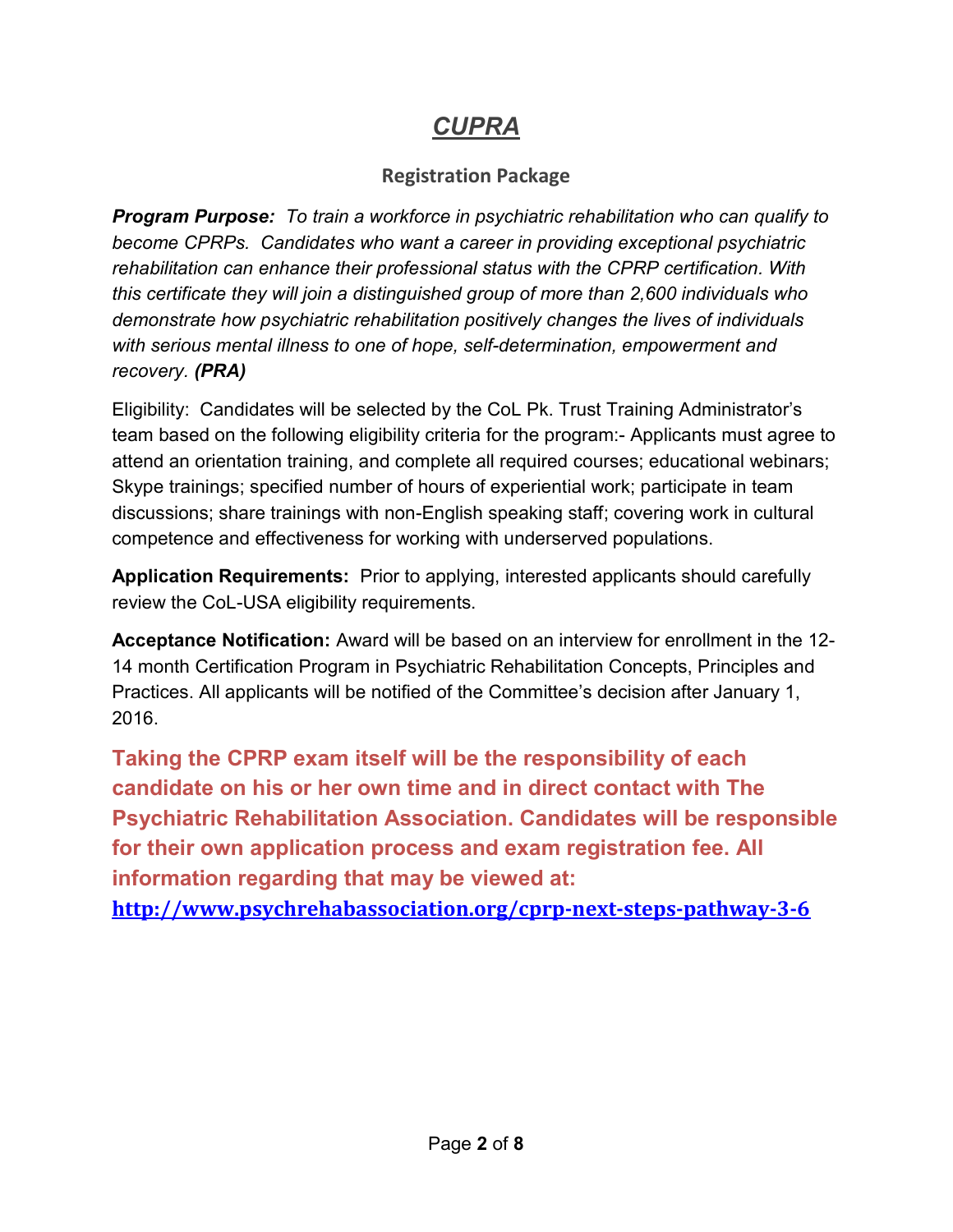# APPLICATION FORM

#### PERSONAL INFORMATION:

| <b>EMERGENCY CONTACT:</b>                                  |  |  |  |  |
|------------------------------------------------------------|--|--|--|--|
|                                                            |  |  |  |  |
|                                                            |  |  |  |  |
| SEX/GENDER:                                                |  |  |  |  |
| Male Female                                                |  |  |  |  |
| <b>MARITAL STATUS:</b>                                     |  |  |  |  |
|                                                            |  |  |  |  |
| <b>DISABILITY:</b>                                         |  |  |  |  |
| Are you a person with disability? Yes _________ No _______ |  |  |  |  |
|                                                            |  |  |  |  |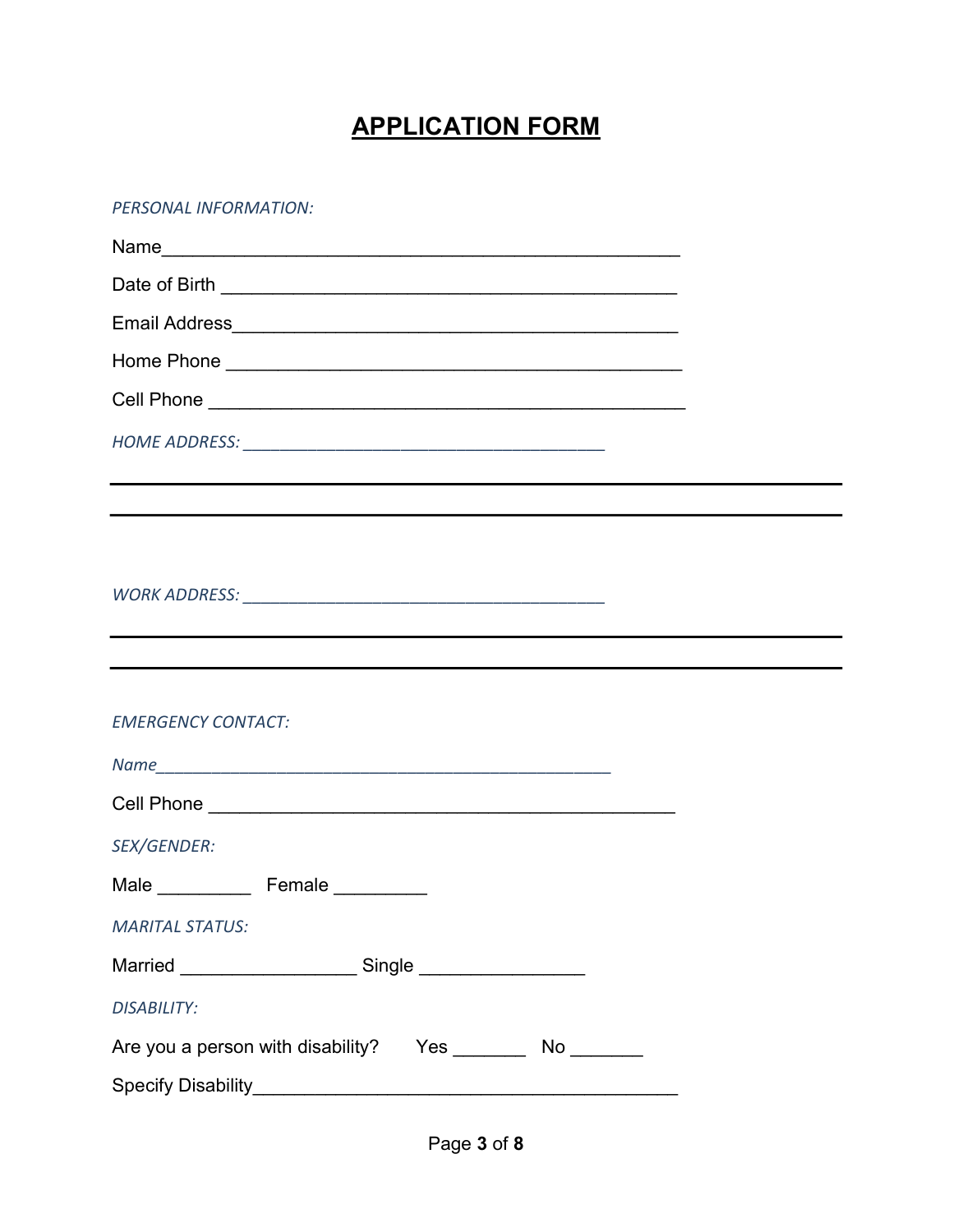#### ACADEMIC INFORMATION

List the academic degrees you have received in order of most recent to least recent.

| <b>INSTITUTION</b><br><b>NAME</b> | <b>LOCATION</b> | <b>DATES OF</b><br><b>ATTENDANCE</b> | <b>MAJOR</b> | <b>DEGREE</b><br><b>EARNED</b> | GPA |
|-----------------------------------|-----------------|--------------------------------------|--------------|--------------------------------|-----|
|                                   |                 |                                      |              |                                |     |
|                                   |                 |                                      |              |                                |     |
|                                   |                 |                                      |              |                                |     |
|                                   |                 |                                      |              |                                |     |

#### ADDITIONAL EDUCATION COURSES

List any additional courses, workshops, trainings and certifications relevant to your profession.

| <b>INSTITUTION NAME</b> | <b>COURSE TITLE</b> | <b>DATES OF</b><br><b>ATTENDANCE</b> |
|-------------------------|---------------------|--------------------------------------|
|                         |                     |                                      |
|                         |                     |                                      |
|                         |                     |                                      |
|                         |                     |                                      |
|                         |                     |                                      |
|                         |                     |                                      |
|                         |                     |                                      |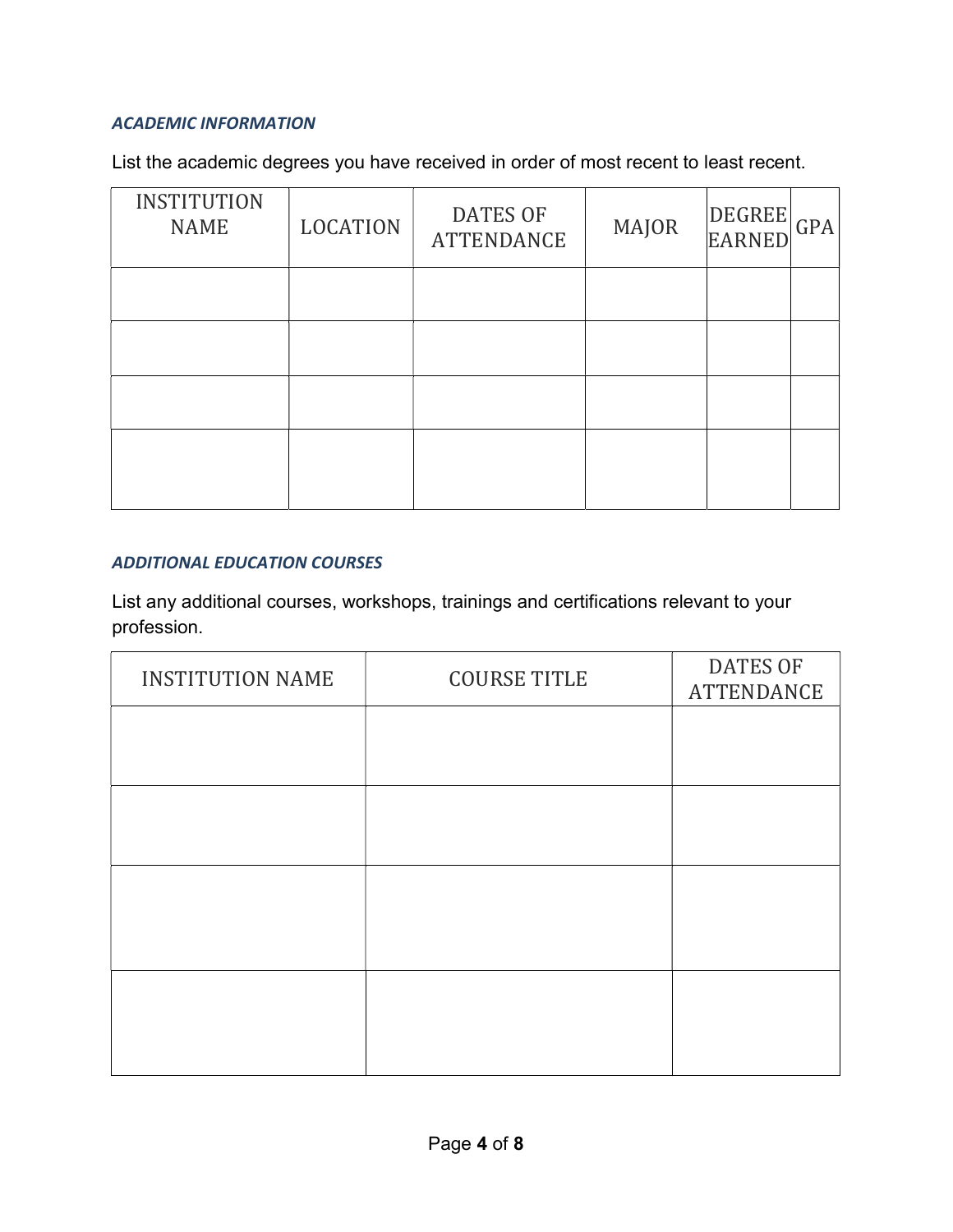## PLEASE LIST CERTIFICATIONS AND LICENSES, ACADEMIC HONORS, AWARDS OR OTHER SPECIAL RECOGNITIONS

## PROFESSIONAL ASSOCIATION AND MEMBERSHIP

| <b>AFFILIATION</b> | <b>TITLE</b> | <b>LOCATION</b> | DATES MM/YY-<br>MM/YY |
|--------------------|--------------|-----------------|-----------------------|
|                    |              |                 |                       |
|                    |              |                 |                       |
|                    |              |                 |                       |
|                    |              |                 |                       |

## PLEASE LIST ANY ARTICLES YOU HAVE AUTHORED OR CO-AUTHORED

|   | NO NAME OF PUBLICATION | YEAR PUBLISHED |
|---|------------------------|----------------|
|   |                        |                |
|   |                        |                |
|   |                        |                |
| 4 |                        |                |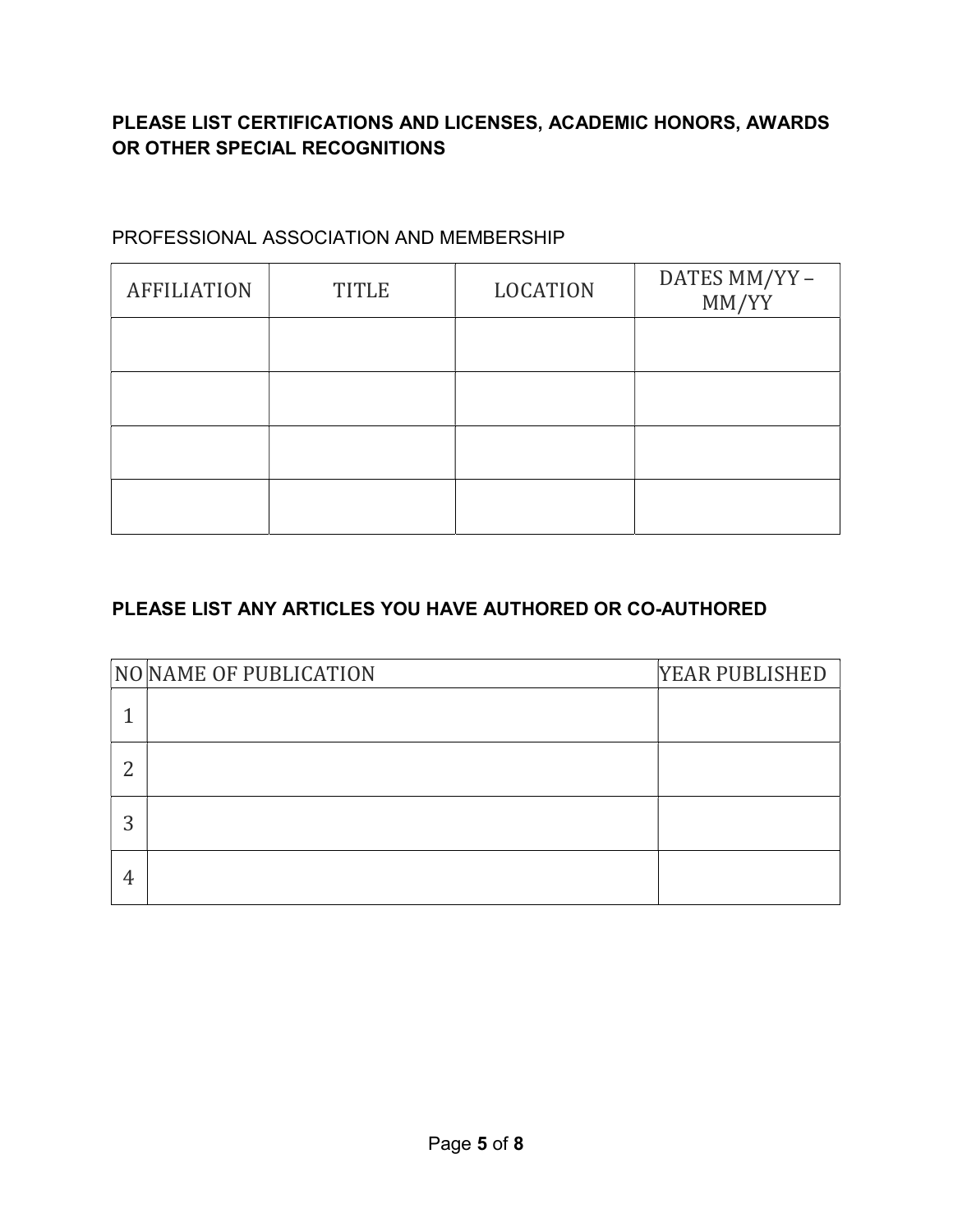## EMPLOYMENT HISTORY

Start with your most recent position and work backward...

| <b>NAME AND</b>                       |                 |      |                |                |  |  |
|---------------------------------------|-----------------|------|----------------|----------------|--|--|
| CONTACT OF                            | <b>POSITION</b> | FROM | T <sub>O</sub> | <b>ADDRESS</b> |  |  |
| EMPLOYER #1                           |                 |      |                |                |  |  |
|                                       |                 |      |                |                |  |  |
|                                       |                 |      |                |                |  |  |
|                                       |                 |      |                |                |  |  |
| Your main duties and accomplishments: |                 |      |                |                |  |  |
|                                       |                 |      |                |                |  |  |
|                                       |                 |      |                |                |  |  |
|                                       |                 |      |                |                |  |  |
|                                       |                 |      |                |                |  |  |
|                                       |                 |      |                |                |  |  |
| <b>NAME AND</b>                       |                 |      |                |                |  |  |
| CONTACT OF                            | POSITION        | FROM | T <sub>0</sub> | <b>ADDRESS</b> |  |  |
| <b>EMPLOYER #2</b>                    |                 |      |                |                |  |  |
|                                       |                 |      |                |                |  |  |
|                                       |                 |      |                |                |  |  |
|                                       |                 |      |                |                |  |  |
| Your main duties and accomplishments: |                 |      |                |                |  |  |
|                                       |                 |      |                |                |  |  |
|                                       |                 |      |                |                |  |  |
|                                       |                 |      |                |                |  |  |
|                                       |                 |      |                |                |  |  |
| NAME AND                              |                 |      |                |                |  |  |
| CONTACT OF                            | POSITION        | FROM | T <sub>0</sub> | <b>ADDRESS</b> |  |  |
|                                       |                 |      |                |                |  |  |
| <b>EMPLOYER #3</b>                    |                 |      |                |                |  |  |
|                                       |                 |      |                |                |  |  |
|                                       |                 |      |                |                |  |  |
|                                       |                 |      |                |                |  |  |
| Your main duties and accomplishments: |                 |      |                |                |  |  |
|                                       |                 |      |                |                |  |  |
|                                       |                 |      |                |                |  |  |
|                                       |                 |      |                |                |  |  |
|                                       |                 |      |                |                |  |  |
|                                       |                 |      |                |                |  |  |
|                                       |                 |      |                |                |  |  |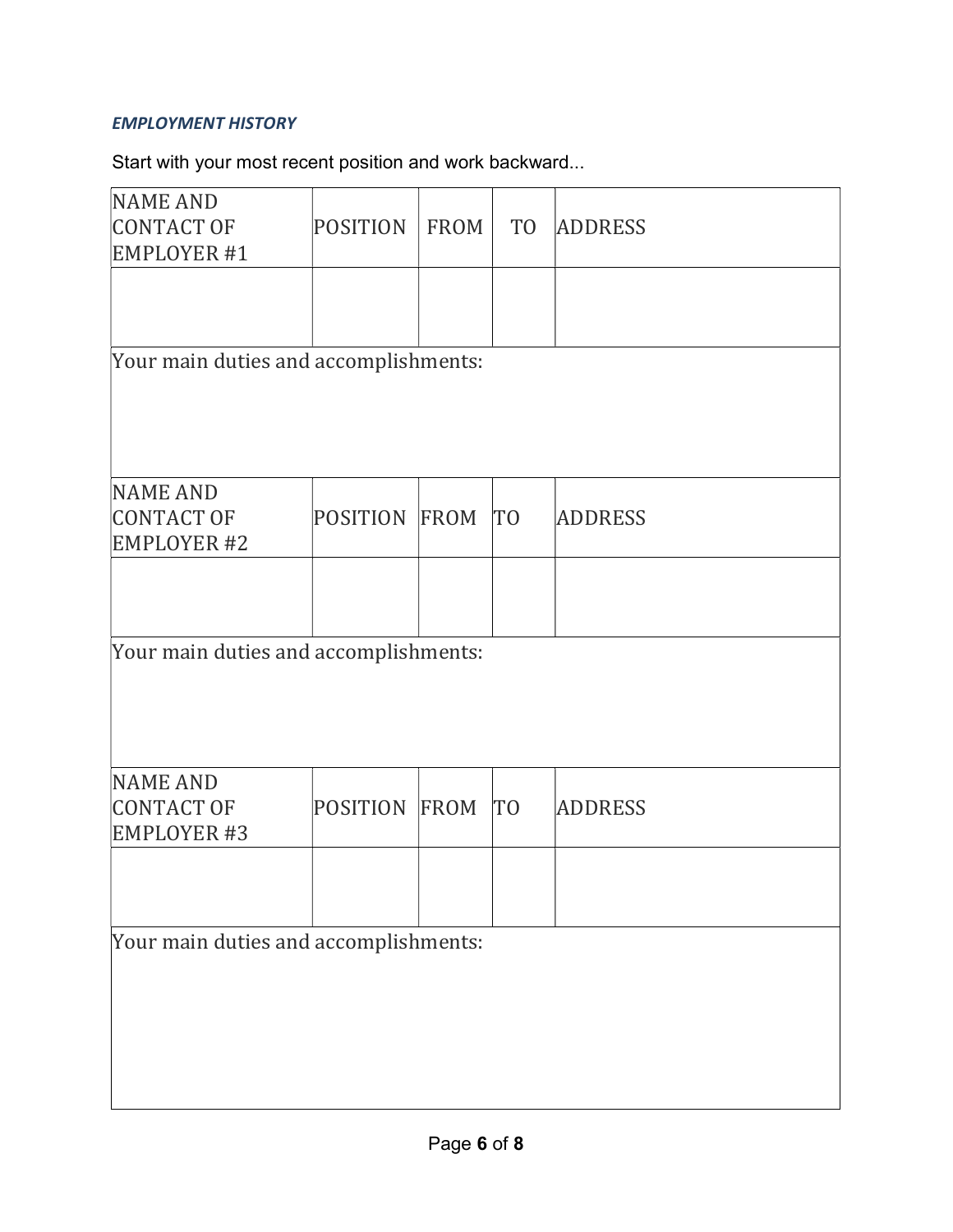| NAME AND<br>CONTACT OF<br><b>EMPLOYER #4</b> | POSITION FROM TO |  | <b>ADDRESS</b> |
|----------------------------------------------|------------------|--|----------------|
|                                              |                  |  |                |
| Your main duties and accomplishments:        |                  |  |                |
|                                              |                  |  |                |

## INTERNSHIP / VOLUNTEER EXPERIENCES RELEVANT TO mental health /behavioral health, addictions counseling or other Human Services

NAME OF ORGANIZATION \_\_\_\_\_\_\_\_\_\_\_\_\_\_\_\_\_\_\_\_\_\_\_\_\_\_\_\_\_\_\_\_\_\_\_\_\_\_

TITLE \_\_\_\_\_\_\_\_\_\_\_\_\_\_\_\_\_\_\_\_\_\_\_\_\_\_\_\_\_\_\_\_\_\_\_\_\_\_\_\_\_\_\_\_\_\_\_\_\_\_

MAIN DUTIES \_\_\_\_\_\_\_\_\_\_\_\_\_\_\_\_\_\_\_\_\_\_\_\_\_\_\_\_\_\_\_\_\_\_\_\_\_\_\_\_\_\_\_\_\_\_\_\_\_\_\_\_\_\_\_

SUPERVISOR NAME AND CONTACT NUMBER

\_\_\_\_\_\_\_\_\_\_\_\_\_\_\_\_\_\_\_\_\_\_\_\_\_\_\_\_\_\_\_\_\_\_\_\_\_\_\_\_\_\_\_\_\_\_\_\_\_\_\_\_\_\_\_ ADDRESS \_\_\_\_\_\_\_\_\_\_\_\_\_\_\_\_\_\_\_\_\_\_\_\_\_\_\_\_\_\_\_\_\_\_\_\_\_\_\_\_\_\_\_\_\_\_

#### PROFESSIONAL REFERENCES:

Please provide the names, addresses, and emails of three persons whom you have asked to write recommendations. Recommendation letters are required from an academic advisor, a professor/educator, and from a personal associate who are familiar with your academic ability, experiences, and commitment to learn about & work with people with mental health disorders or with co-occurring disorders in underserved populations. Please have your references complete the recommendation letters and send them directly to the Recover House before the application deadline.

#### REFERENCE #1:

Name and Title